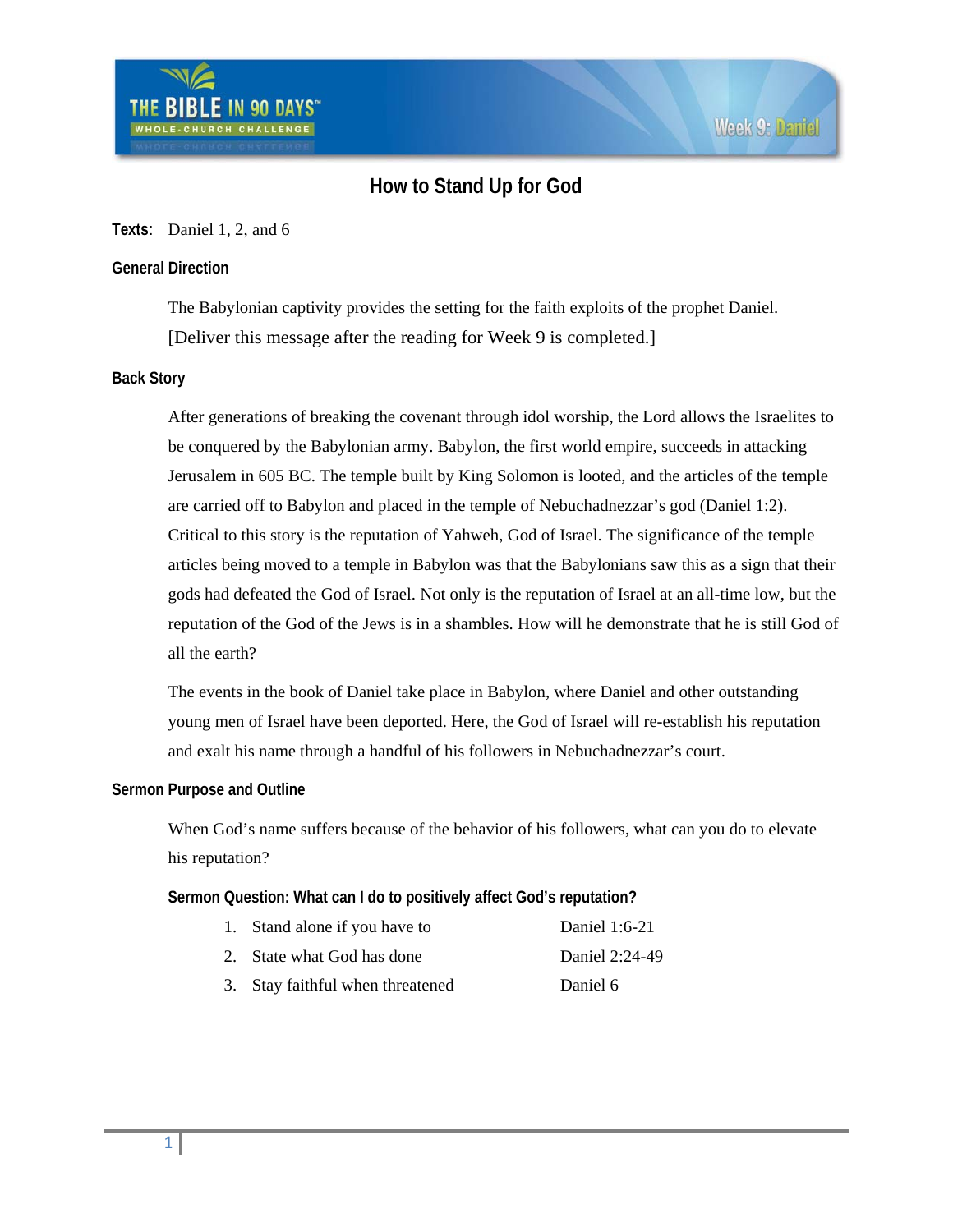# **Sermon Introduction**

Sometimes the reputation of God suffers because of the regrettable behavior of professing Christians.

*You are walking through the break room at work and overhear a conversation. A woman in your office is venting about why she will never attend church because of some past grievances. As you pour your coffee you overhear her litany of disappointment.* 

*"As a child, we went to this little church near our house. There was some issue, then there were all these angry meetings that tore the church apart. I bet some of those people still aren't speaking to each other! Then I had a boss who was on a church board, and the guy was a cheat and a liar. Then there's that televangelist who was living a double life. A fraud! I'll never go back. I want no part of that."* 

Have you ever been faced with accusations like that from hurt people? You can't blame them! With Christians like that in the world, who needs pagans? Believe me, people are looking at the lives of professing Christians, and they're looking hard. They're trying to determine whether they measure up to what they think a Christian ought to be. With every observation they make, they're attributing a notch on the good side or a notch on the bad side of the tally sheet they're keeping on God. So, what can we do to counteract the negative press and the hurtful behaviors of some of these so-called Christians? Is there anything we can do to help give God a good name?

Today, as we continue through the scriptures in our journey of faith, we are going to look at the life of someone who lived at a desperate time, a time when God's reputation was at an all-time low because of the behavior of his people Israel.

The city of Jerusalem has been attacked by the Babylonian army and the temple looted. With the diminished reputation of Israel came a diminished respect for Israel's God. In this study of Daniel and his friends, we will see how God re-establishes his reputation and exalts his name through a handful of followers in Nebuchadnezzar's court.

# **Connection to the Overarching Theme: The Journey of Faith**

Daniel and his friends respond to the tests of their captivity faithfully because of a foundational belief that God can be trusted. Without this faith, they would never withstand the forces that ripped them from their homeland and exiled them far away in Babylon. As we explore the faithfulness of Daniel and his friends, we will see that a life of courage demands that we affirm again and again that God can be trusted. This is the essence of the journey of faith.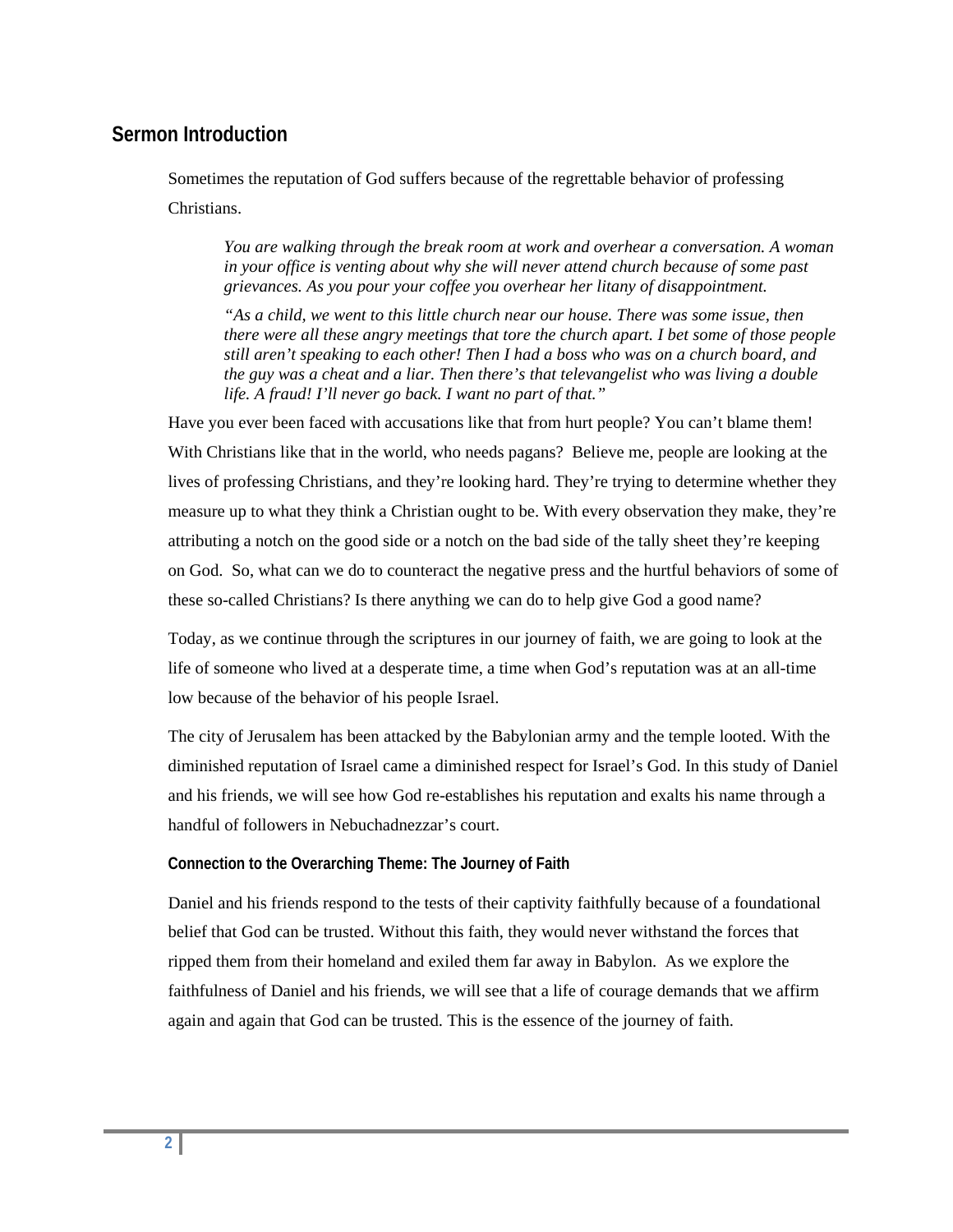# **Sermon Question: What can I do to positively affect God's reputation?**

So… here's the question: When God's name suffers because of the behavior of his followers, what can you do? The answer to this question is critical, because someone's view and understanding of God may be hinging on your response.

# 1. Stand alone if you have to **Daniel 1:6-21 Daniel 1:6-21**

# **Textual Explanation**

When Nebuchadnezzar successfully attacks Jerusalem in 605 BC, he deports the best and brightest young men from Israel. This seems to have been a common practice after invading a country. Nebuchadnezzar's goal was to staff his government with the best minds from his conquered territories. Once deportees were in Babylon, they experienced a three-year educational process where they learned the Babylonian language, literature, and etiquette. Those who distinguished themselves would be given top positions in his government.

Four Hebrew youth are part of this deportation. Their Hebrew names are Daniel, Hananiah, Mishael, and Azariah. As part of their indoctrination into Babylonian life, they are given the Babylonian names Belteshazzar, Shadrach, Meshach, and Abed-Nego. Linguists disagree about the meaning of the Hebrew names as well as the Babylonian names, but is seems clear that the Hebrew names made reference to the God of Israel, while the Babylonian names honored Babylonian gods (Daniel 1:6,7).

Here is one possible interpretation of the names:

# **Hebrew Names**

| Daniel:   | God is Judge       |
|-----------|--------------------|
| Hananiah: | Yahweh is gracious |
| Mishael:  | Who is what God is |
| Azariah:  | Whom Yahweh helps  |

# **Babylonian Names**

| May Bel protect his life |
|--------------------------|
| Command of Aku           |
| Who is what Aku is?      |
| Servant of Nego          |
|                          |

Their name change was part of the king's plan to totally indoctrinate his captives into Babylonian thinking and worship.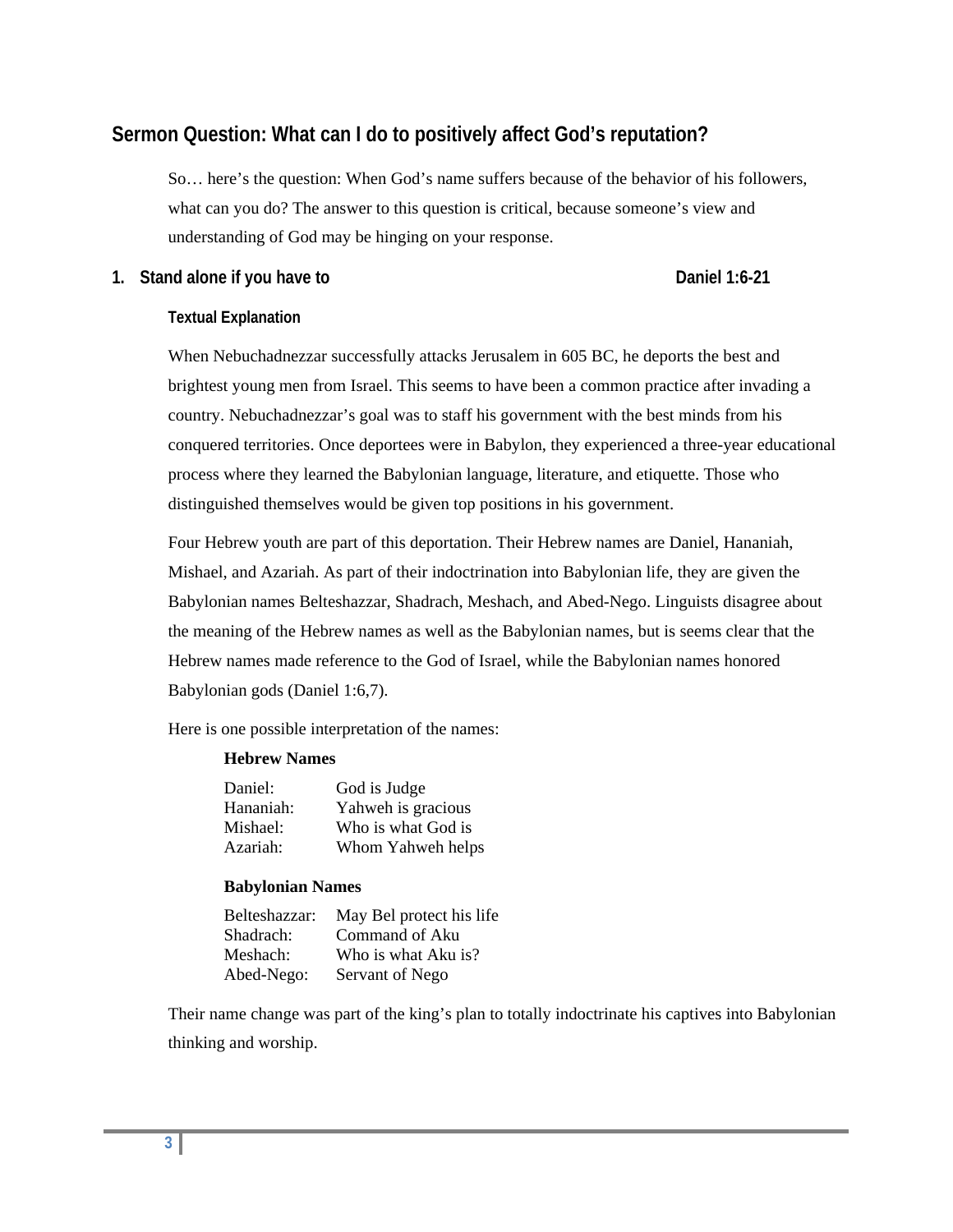The story of Chapter 1 is all about food! Daniel and his friends want to refrain from the king's diet, perhaps for reasons related to Jewish dietary laws, or perhaps because meat and wine were first offered to Babylonian gods before being offered to the young men. Daniel resolved not to defile himself with the king's food (Daniel 1:8).

He requested a ten-day trial for himself and his friends, to prove that an alternative diet of vegetables and water would not compromise their appearance and jeopardize the life of their supervisor. After ten days, their appearance and complexion was superior, so they were granted their diet throughout their three-year orientation period. At the end of three years, when examined by Nebuchadnezzar, they were found to be exceptional in every way (1:20).

What's happening here? Four faithful young men are elevating the reputation of the God of Israel in Babylon by holding to the commitments they made before they ever arrived in Babylon. They stood alone in the king's court by not eating from the king's menu.

## **Illustrations**

- An eighth-grade girl observes that her friends are becoming increasingly gossipy and catty. She knows that this cannot enhance God's reputation in the world. *Like Daniel, she resolves: "I won't eat from that menu."*
- Meanwhile her big brother is bussing tables at a restaurant. The drill is the same every night. After work, all the employees drive down the road to another restaurant for a beer. It's never just "a beer," but hours of drinking. The life pattern he observes revolves around work, alcohol consumption and sleep. He knows that falling into this lifestyle cannot possible enhance the reputation of God in the world*. Like Daniel, he resolves: "I won't eat from that menu."*
- Their father is undergoing a similar experience. He exits a sales meeting where it is abundantly clear that sales are to be made even if it involves a litany of lies about the product, delivery dates, or competitors. He does not want to anger his manager and fears that he might be demoted, or even fired, if he fails to comply. It is time for steel resolution: *"I won't eat from that menu."*

# **Cross Reference**

## Romans 12:2

*Do not conform any longer to the pattern of this world, but be transformed by the renewing of your mind. Then you will be able to test and approve what God's will is—his good, pleasing and perfect will.*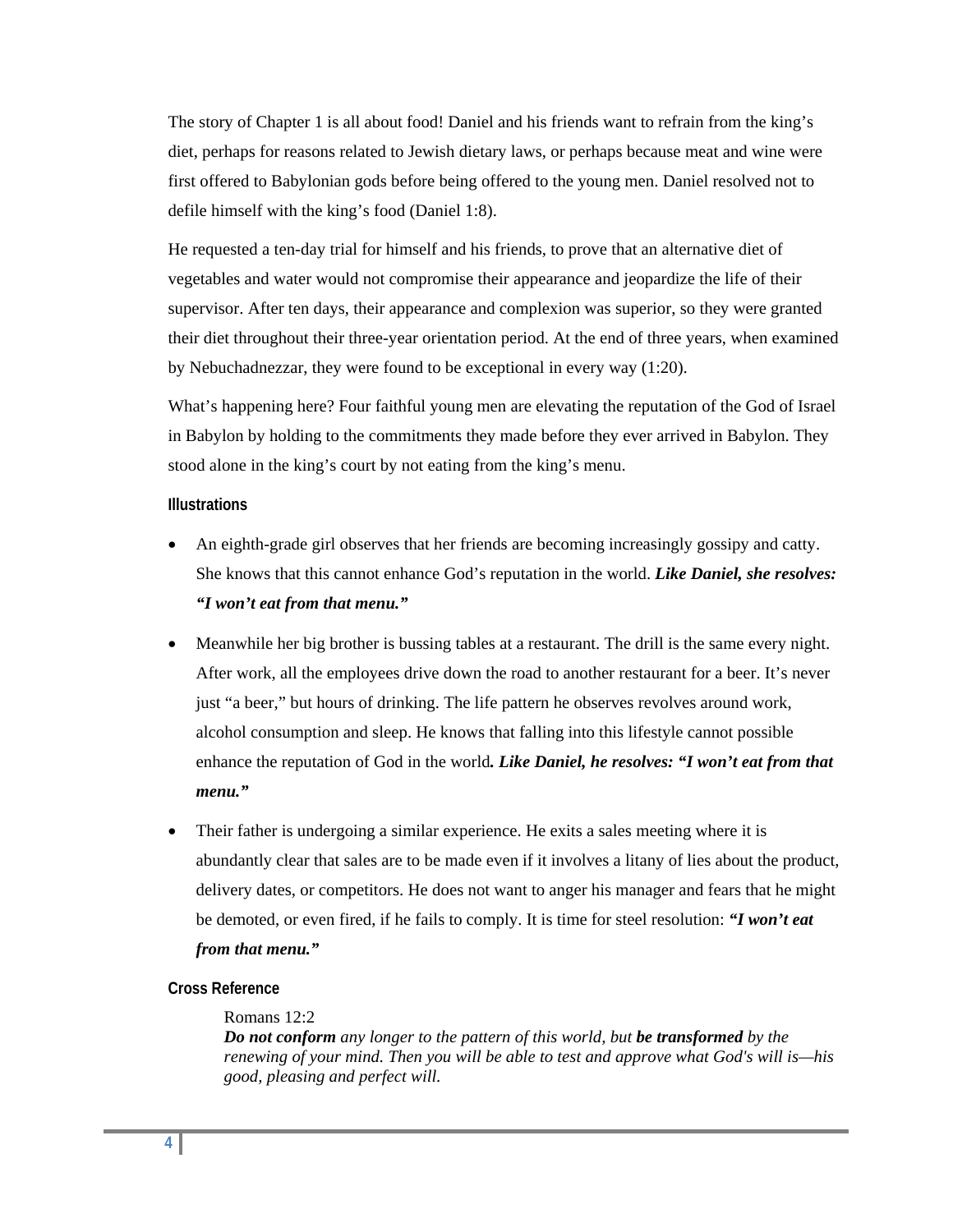### **Timeless Principal**

Note the wording of Daniel 1:8: Daniel *resolved not to defile himself with the royal food and wine.* Do you deeply desire to positively affect the reputation of God? You can do so by not buying into the way of life that the world around you is engaged in. People notice when you act on your convictions. Decide ahead of time to stand alone if you have to, if that's what it takes to obey God's principles, no matter the apparent cost.

# **2. State what God has done Daniel 2:24-49**

## **Textual Explanation**

The drama in Daniel 2 revolves around the interpretation of a dream. Nebuchadnezzar has a disturbing dream and demands that his wise men give him not only the interpretation, but also the contents of his dream. When they are unable to comply, he sentences them to death. Daniel and his friends learn of the king's edict, and they commit themselves to fervent prayer that the dream and the interpretation will be revealed. The Lord provides Daniel with both the dream and its interpretation.

Note carefully the language used by Daniel when he approaches Nebuchadnezzar. When the king asks if Daniel is able to give him the dream and interpretation, Daniel flatly denies his ability. Instead he replies:

*There is a God in heaven who reveals mysteries. He has shown King Nebuchadnezzar what will happen in days to come.* Daniel 2:28

Here, rather than claiming to be a great magician with magical powers, Daniel states that the credit for revealing the dream is God's.

The dream is about a statue of a man made of four substances. A mighty stone then crushes the statue. The interpretation of the dream is that there will be four successive empires, which will in turn be replaced by a kingdom that will never end. The dream is prophesying the Babylonian, Persian, Greek, and Roman empires which will rise and fall. These will some day be replaced by the Kingdom of Christ, which will have no end. Nebuchadnezzar responds by honoring Daniel's God.

### Daniel 2:46, 47

*<sup>46</sup> Then King Nebuchadnezzar fell prostrate before Daniel and paid him honor and ordered that an offering and incense be presented to him. <sup>47</sup> The king said to Daniel, "Surely your God is the God of gods and the Lord of kings and a revealer of mysteries, for you were able to reveal this mystery.*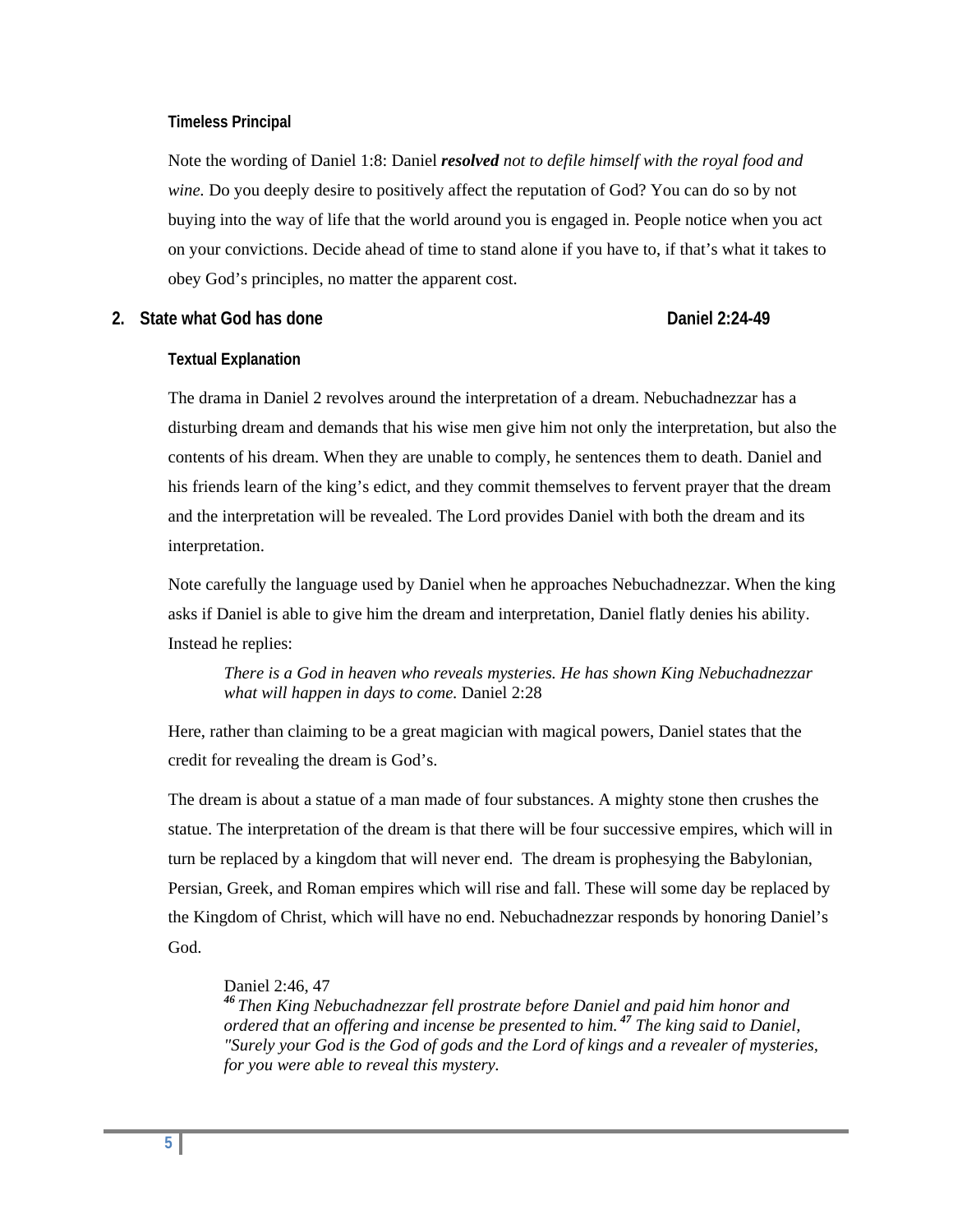What's going on here? Remember that Babylon has conquered Israel, and that the reputation of the God of Israel is in shambles. Through Daniel and his friends, God is elevating his reputation as God of gods, and the Lord of kings.

### **Illustrations**

As I read of the kingdom that will never pass away, I am drawn to the words of Handel's *Hallelujah Chorus*:

*The kingdom of this world/Is become/the kingdom of our Lord, And of His Christ, and of His Christ; And He shall reign forever and ever/Forever and ever, forever and ever.* 

*King of kings, and Lord of lords/And Lord of lords, And He shall reign forever and ever/King of kings, forever and ever, And Lord of lords/Hallelujah! Hallelujah!* 

The moon has no light of its own. It simply reflects the light of the sun. In the same way Daniel claimed to have no power of his own, but to "reflect" the wisdom and knowledge of God. Jesus used the imagery of light to emphasize this in Matthew 5:16:

*In the same way, let your light shine before men, that they may see your good deeds and praise your Father in heaven.* 

## **Application**

When we state what God has done, he is the one whose reputation is enhanced. He receives the praise. You can positively affect the reputation of God by giving him the credit for the things that happen in your life.

- Has he answered your prayer? Tell people about it!
- Has he blessed you? Give him the credit!
- Has he resolved a problem you were facing? Give him the glory!

And don't just tell your stories about God's greatness to other believers. Use the same "Christian" words, with the same honor going to God, when you tell the story to those who might not share your beliefs. That's how you can positively affect God's reputation in the world.

# **3.** Stay faithful when threatened **Daniel 6 Daniel 6**

# **Textual Explanation**

As we turn to Daniel 6, decades have passed. Daniel is an old man. The Babylonian empire has been swept away by the Persians. Daniel now serves Darius, king of the Persians. Daniel has risen to a post of such influence that those around him respond with jealousy and murderous hatred. Unable to find any evidence that he is corrupt, they seek his death through the only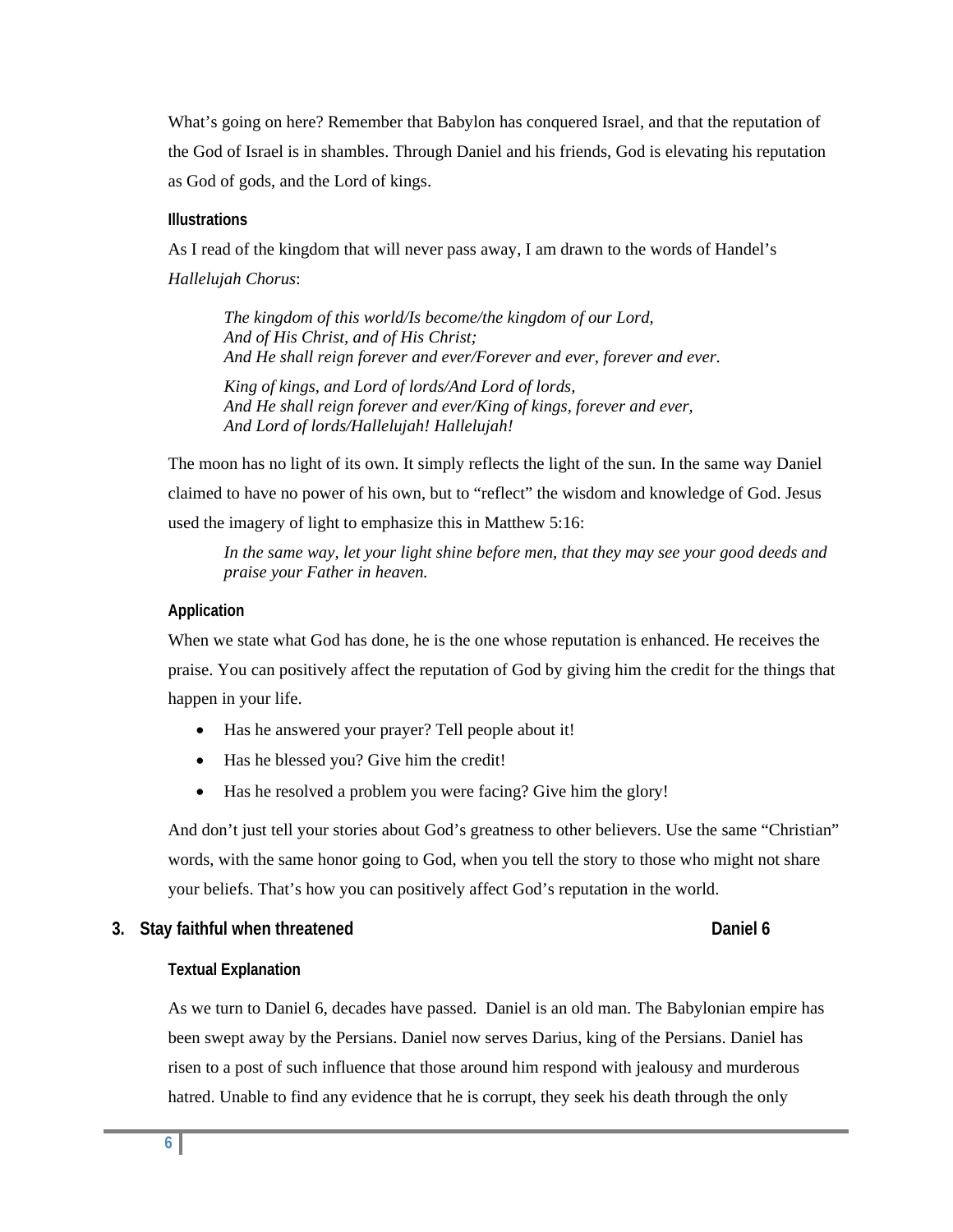evidence that can be used against him. Daniel visibly prays to the God of Israel three times a day. These prayers are more than structured piety for Daniel. They are a reflection of his deep reverence for God through consistently connecting with him.

The events in Daniel 6 occur when the city of Jerusalem and the temple are in utter ruins. Note the prayer of King Solomon in 2 Chronicles 6:38-39. Solomon prays that God will show his mercy in the case of a future rebellion and deportation.

*38 If they turn back to you with all their heart and soul in the land of their captivity where they were taken, and pray toward the land you gave their fathers, toward the city you have chosen and toward the temple I have built for your name; 39 then from heaven, your dwelling place, hear their prayer and their pleas, and uphold their cause. And forgive your people, who have sinned against you.* 

Daniel is doing just what Solomon prayed: he is faithfully facing Jerusalem each day and praying for its restoration. It is in this context that the events unfold.

Daniel's adversaries persuade Darius to pass a law which prohibits any petition to anyone other than himself, under penalty of death. This law, which catered to Darius' ego, will trap Daniel if he continues to pray to Yahweh.

Daniel continues faithfully to pray, knowing that his actions may result in his death. Darius is grief-stricken when he learns that his law has trapped Daniel, but he cannot find a loophole in the irrevocable mandate he has passed. Daniel, unwilling to alter his loyalty to the Lord, is thrown into a den of lions.

The ending of the story is well-known, but the point of the story is often missed. Note the critical wording in the resolution of the drama in Daniel 6:20-26. The reputation of Israel's God is what is on the line.

*<sup>20</sup> When he came near the den, he called to Daniel in an anguished voice, "Daniel, servant of the living God, has your God, whom you serve continually, been able to rescue you from the lions?"* 

*<sup>21</sup> Daniel answered, "O king, live forever! 22My God sent his angel, and he shut the mouths of the lions. They have not hurt me, because I was found innocent in his sight. Nor have I ever done any wrong before you, O king."* 

*<sup>25</sup> Then King Darius wrote to all the peoples, nations and men of every language throughout the land: "May you prosper greatly!* 

*<sup>26</sup> "I issue a decree that in every part of my kingdom people must fear and reverence the God of Daniel. For he is the living God and he endures forever; his kingdom will not be destroyed, his dominion will never end."* 

The story concludes with a proclamation recognizing reverence for the God of Israel, which really has been the major theme of each story to this point.